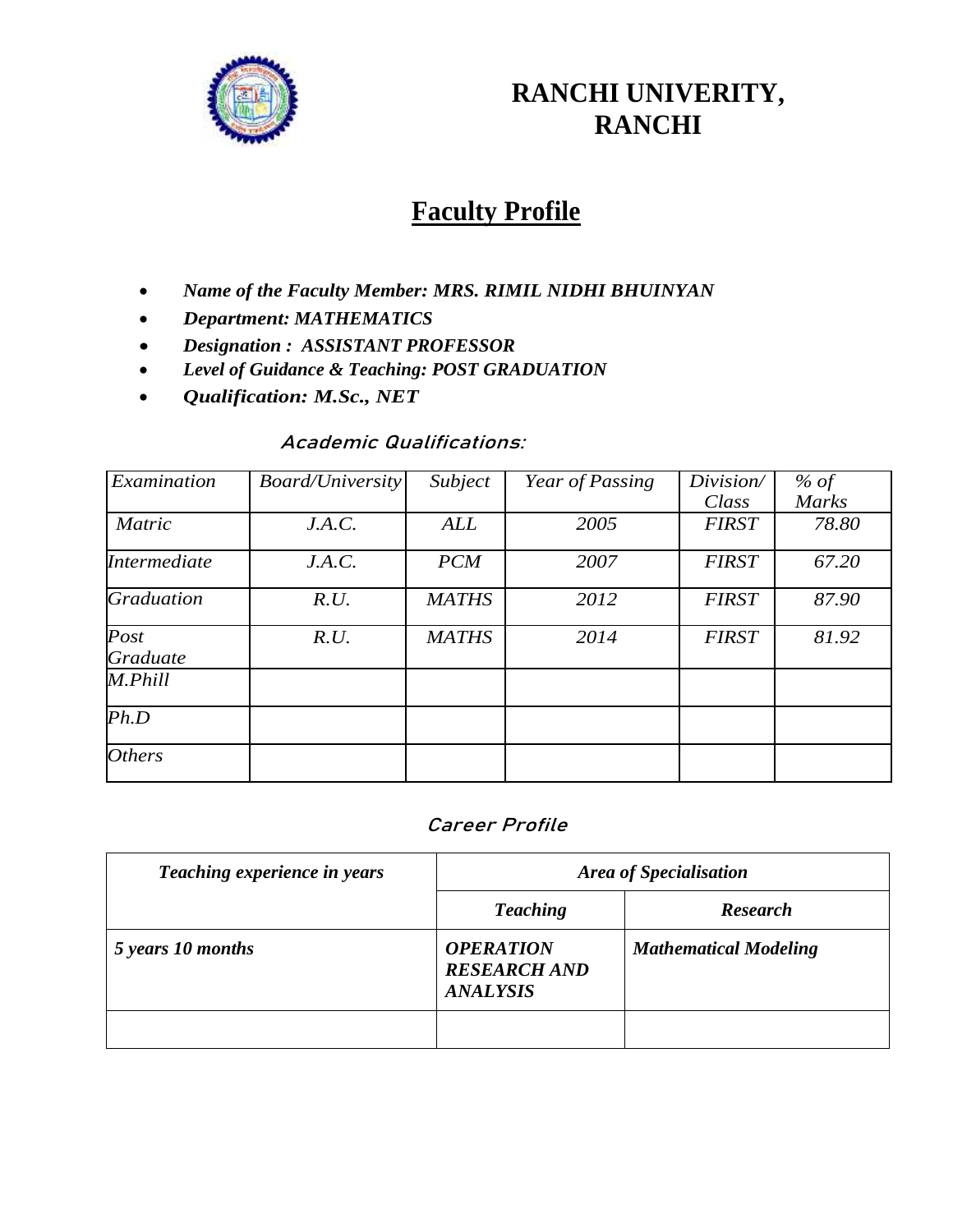#### *Research Guidance : M.Phil/Ph.D. /D.Sc. /D. Litt (May 2017 to till date):*

| Name of<br>Research<br>Scholar | Registration No. &<br>Date | Topic of research<br>work | <b>Present Status</b><br>( <i>No. of Ph.D.</i><br>awarded<br>$\log$ ongoing) |
|--------------------------------|----------------------------|---------------------------|------------------------------------------------------------------------------|
|                                |                            |                           |                                                                              |
|                                |                            |                           |                                                                              |

#### *Books authored/Edited/Co-Author Chapter in Book (May 2017 to till date)*

| Name of Books Subjec | Sole or Co- | <b>ISBN</b> | Date of    | Name of    |
|----------------------|-------------|-------------|------------|------------|
|                      | Author      |             | Publicatio | Publishers |
|                      |             |             | n          |            |
|                      |             |             |            |            |
|                      |             |             |            |            |
|                      |             |             |            |            |
|                      |             |             |            |            |

#### *Number of Research papers published in Journals/Periodical (May 2017 to till date)*

| Sr.<br>No. | Title with page<br>$N$ os. | <b>ISSN</b> | Name of Journal | Date of Publication |
|------------|----------------------------|-------------|-----------------|---------------------|
|            |                            |             |                 |                     |
|            |                            |             |                 |                     |
|            |                            |             |                 |                     |
|            |                            |             |                 |                     |
|            |                            |             |                 |                     |

#### *No. of seminars/conferences/workshop attended/organised (May 2017 to till date):*

| Seminar/Conference                                                                        | Date of<br>Participation | <i>National/International</i> |
|-------------------------------------------------------------------------------------------|--------------------------|-------------------------------|
| International Conference on<br>Mathematical Sciences(ICMS-<br>2021) SVNIT, Surat, Gujarat | Oct.07-09 2021           | International                 |
|                                                                                           |                          |                               |
|                                                                                           |                          |                               |